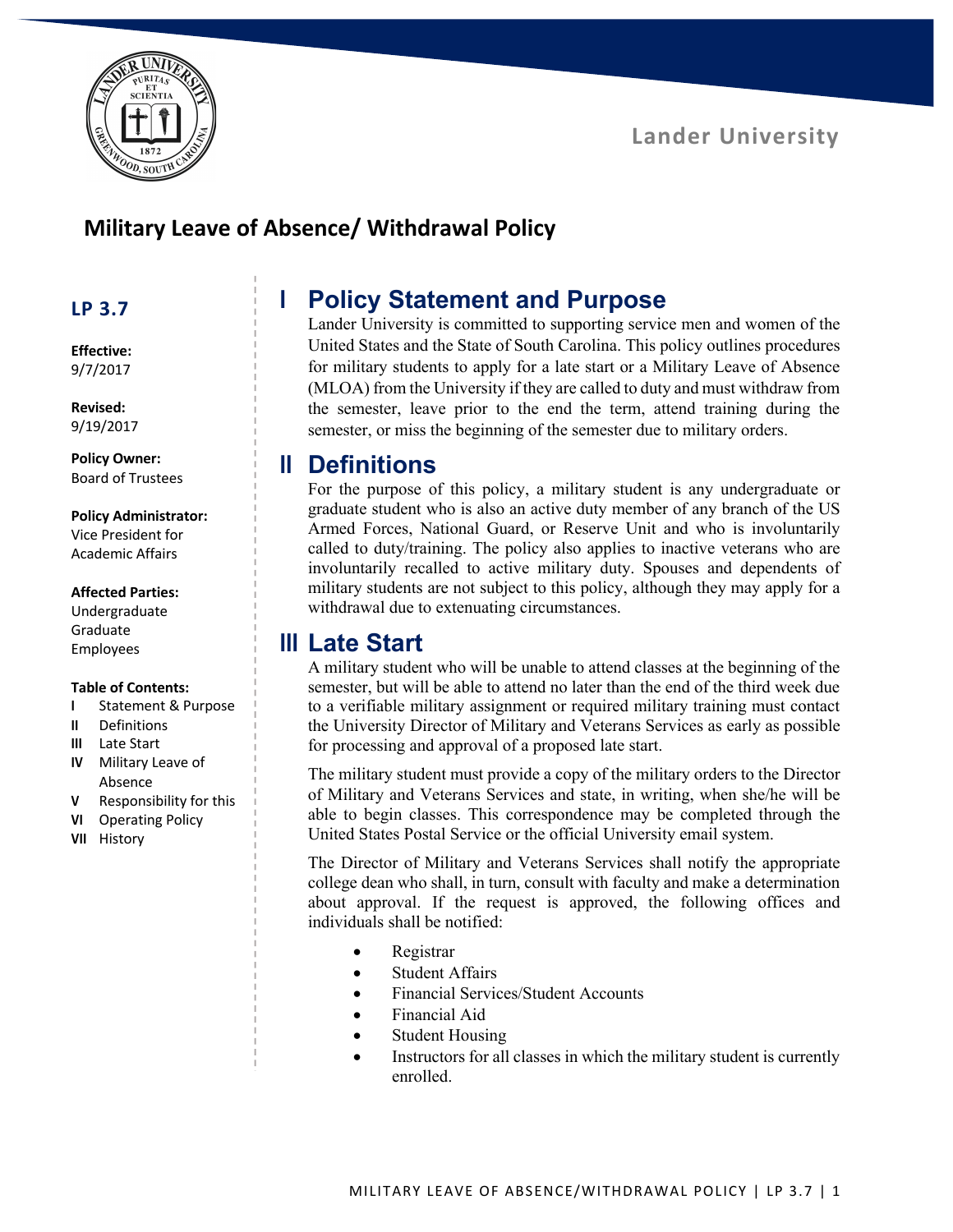

# **Military Leave of Absence/ Withdrawal Policy**

If the dean approves a late start, the military student will not be dropped for non-attendance or nonpayment during the approved late start period.

A hold will be placed on the student's account to ensure that she/he will meet with the Director of Military and Veterans Services upon her/his return and before attending any classes.

Faculty will make every effort to accommodate military students approved for a late start. Military students are responsible for completing all course requirements, including any assignments missed during the approved late start period on a schedule to be developed with each faculty member.

### **IV Military Leave of Absence**

#### **A. Required military training/exercise during a semester**

A military student who receives military orders requiring him/her to miss classes for a short duration of time during a term may submit a request to the appropriate college dean to continue enrollment if all three of the following conditions are met:

- 1. The military student is currently passing the course
- 2. The military student is in good academic standing (LU overall GPA of at least 2.0)
- 3. The military student will be absent during no more than three calendar weeks of the semester

The military student must notify the Director of Military and Veterans Services and the instructor of each course in which she/he is enrolled prior to the absence. If the request to continue enrollment is approved by the dean following consultation with the instructor(s), the military student must ensure that all course requirements are completed by the end of the semester, including any and all assignments missed during the approved absence.

#### **B. Deployment before the beginning of a term**

A military student who receives verified military orders requiring him/her to completely withdraw from LU for the upcoming semester should submit the following documents to the Registrar's Office:

- Withdrawal Form completed and signed
- Military Leave of Absence Notification Form completed and signed
- Copy of the military orders indicating the date on which the student must report for active duty

A military student withdrawing prior to the first day of class due to military orders will receive a total refund of any preregistration payment made for the term. Any funds for tuition and/or fees received from the Department of Veterans Affairs (VA) or the Department of Defense (DOD) will also be returned to the agency.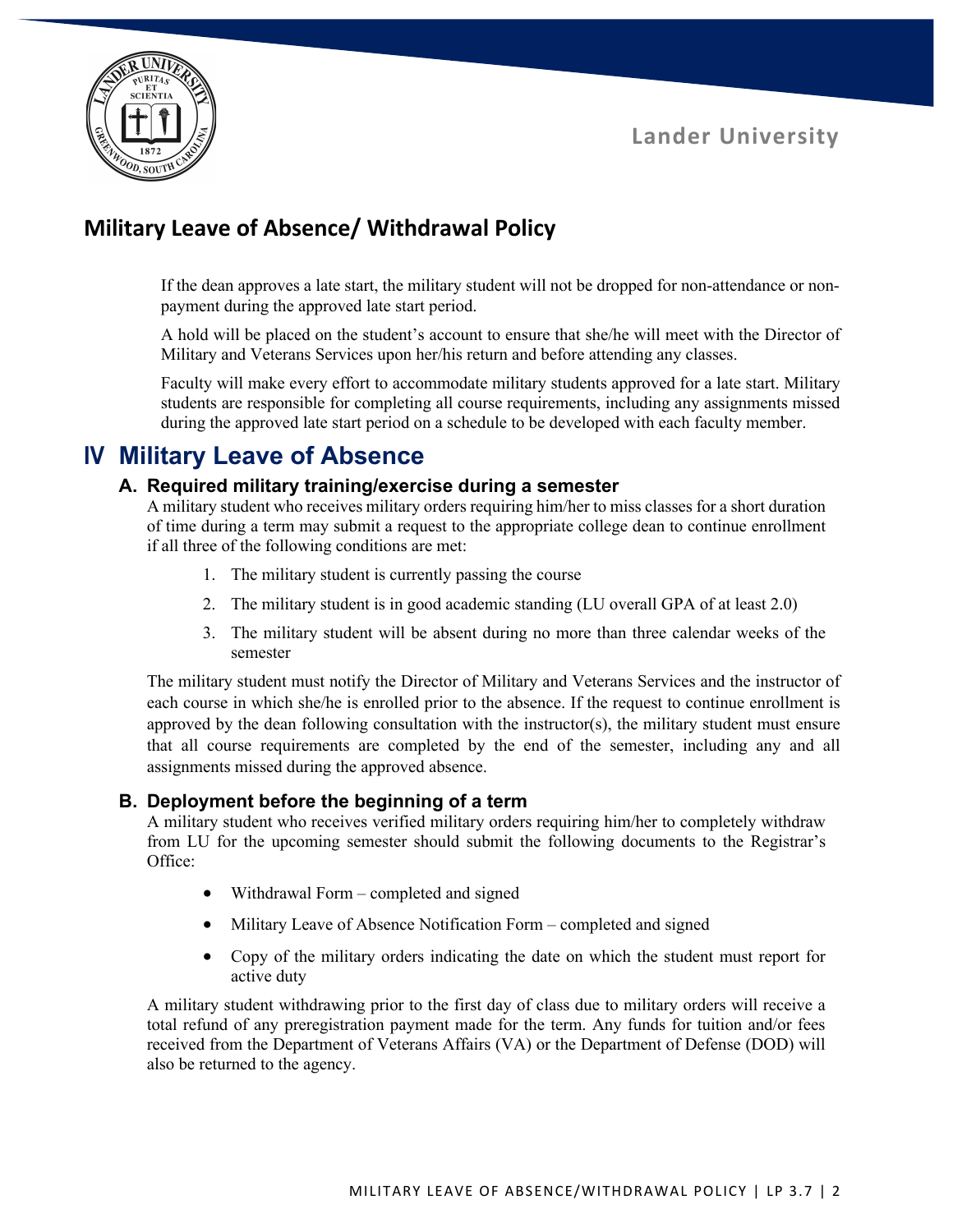



# **Military Leave of Absence/ Withdrawal Policy**

#### **C. Deployment during, but prior to the last three weeks of, the term**

A military student who receives verified military orders requiring him/her to completely withdraw from LU during a semester in progress should submit the following to the Registrar's Office:

- Withdrawal Form completed and signed
- Military Leave of Absence Notification Form completed and signed
- Copy of the military orders indicating the date on which the student must report for active duty

A military student withdrawing during the term due to military orders will receive a total refund of any payment made for the term. Any funds for tuition and/or fees received from the VA or DOD will also be returned to the agency. The student will receive a grade of 'W' for each course, and a notation of "Military Withdrawal" will be entered on the student's official transcript.

If a student member of the reserve forces or National Guard is activated during his/her enrollment for a short-term deployment, the University shall provide notification of the deployment to the student's course instructors through the University Registrar. During times of deployment, especially during national disasters, the University strongly encourages all faculty to work with the student being deployed regarding the period of absence. At the completion of the deployment, the service member must provide proof of deployment to the Director of Military and Veterans Services prior to the resumption of coursework. The Director of Military and Veterans Services shall then notify the Office of the Registrar of the student's return.

#### **D. Deployment during the last three weeks of a fall or spring term or the last week of a summer term**

A military student who receives verified military orders requiring him/her to leave LU during the last three weeks of a fall or spring semester or the last week of a summer term may seek approval from the appropriate college dean to either withdraw from the University for the semester or to complete course requirements.

If the military student seeks to complete course requirements, he/she should submit the following to the Registrar's Office:

- Military Leave of Absence Notification Form completed and signed
- Copy of the military orders indicating the date on which the student must report for active duty

The military student seeking to complete course requirements should consult the instructor of each course in which she/he is enrolled regarding the following options for completing course requirements:

• Complete remaining requirements for the course before departure and receive a letter grade for the course, or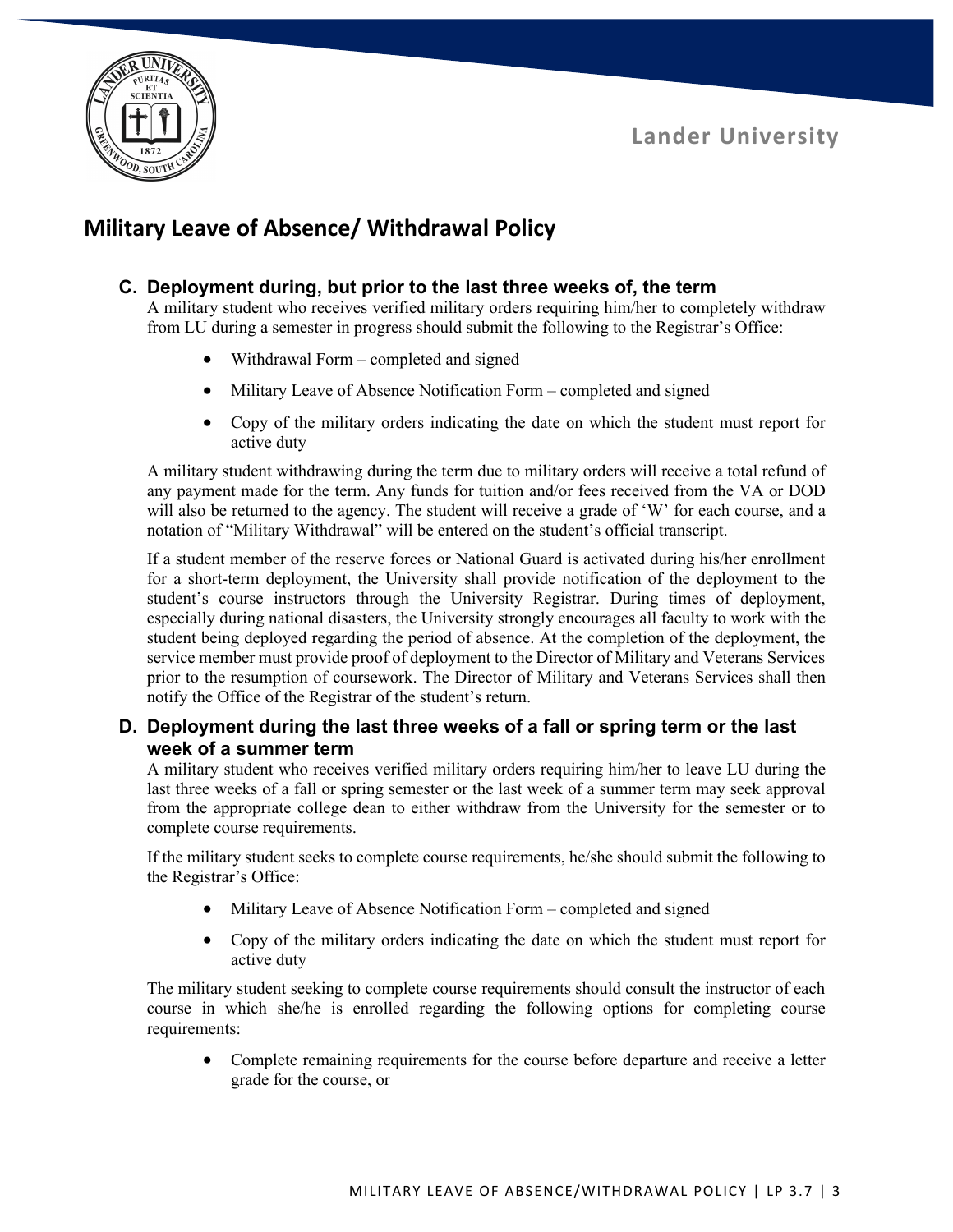

## **Military Leave of Absence/ Withdrawal Policy**

• Receive a grade of 'Incomplete.' LU policy stipulates that all incomplete work must be finished no later than the last day of the immediately following spring or fall semester. If a later completion date is approved, this permission must be forwarded by the instructor to the Registrar's Office.

If neither of these options is determined to be acceptable by the course instructor or the military student, the course instructor shall notify the Registrar's Office, and the military student will be withdrawn from the course.

If the military student seeks a complete withdrawal or if no course can be completed, the student should submit the following to the Registrar's Office:

- Withdrawal Form (only if seeking a total withdrawal from the University) completed and signed
- Military Leave of Absence Notification Form completed and signed
- Copy of the military orders indicating the date on which the student must report for active duty

A military student withdrawing due to military orders will receive a total refund of any payment made for the term. Any funds for tuition and/or fees received from the VA or DOD will also be returned to the agency. The student will receive a grade of 'W' for each course, and a notation of "Military Withdrawal" will be entered on the student's official transcript.

#### **E. Immediate deployment at any time**

In the case of immediate deployment without proper time for notification to the University, the Director of Military and Veterans Services shall be empowered to initiate the process for a military leave of absence or withdrawal on behalf of the military student.

#### **F. Returning to the University**

Returning military students must meet with the Director of Military and Veterans Services upon their return and prior to registering for classes at LU after any deployment or period of absence.

Military students returning from a deployment or period of absence of less than three (3) years will not be required to reapply for admission and will be allowed to preregister for classes during preregistration, along with currently enrolled students, for the semester following their return.

Military students returning from a deployment or period of absence of more than (3) years must apply for readmission through the Admissions Office. The military student must ensure that an official copy of any and all transcripts (including an updated military transcript) for any and all course work completed at another university during the absence be received by the University Registrar's Office.

The returning military student should then contact his/her major advisor or department chair to schedule an appointment for academic advising.